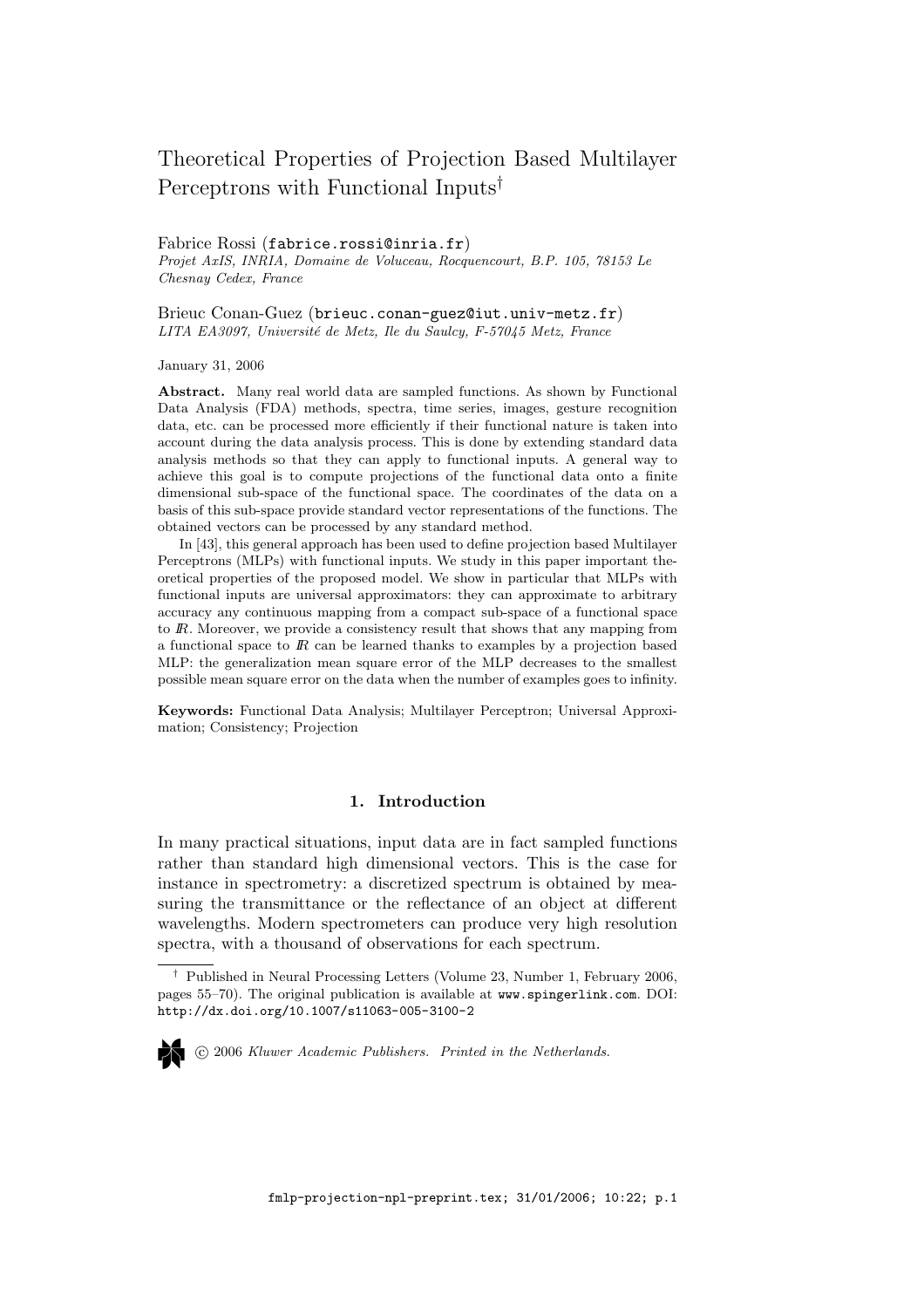Another general example of sampled functions is given by time series. Indeed, a time series is a mapping from a time period to a observation range, for instance the hourly temperature at a weather station over one month. More complex examples can be found in meteorology, for instance rainfall maps, i.e., functions that map geographical coordinates and date to the daily rain level observed at the specified position and date.

Functional Data Analysis (FDA) [4, 37] is a general methodology targeted at data that are better described as functions than as vectors. The main idea is to take advantage of the functional nature of the data to design better data analysis methods than the ones constructed thanks to a vector model. For a comprehensive introduction to FDA methods we refer the reader to [36] in which extensions of classical data analysis tools to functional data, developed since pioneering works such as [17] and [14], are precisely described.

The simplest case of FDA corresponds to a situation in which all considered functions are discretized at the same points. More precisely, if we consider *n* functions  $g^1, \ldots, g^n$  and *m* sampling points  $x_1, \ldots, x_m$ , we obtain *n* vector from  $\mathbb{R}^m$ ,  $(g^i(x_1), \ldots, g^i(x_m))$ . While direct comparison between vectors remains possible, this type of data suffers from two drawbacks: high dimension vectors and high correlation between variables. [36] focuses on this situation and provides solutions that explicitly use the underlying functions  $(g^{i})_{1\leq i\leq n}$ . The general methodology uses the fact that most multivariate data analysis methods are based on scalar products and/or distance calculations which can be easily translated from a finite dimensional space to a functional space. A simple example is given by linear regression: if we want to predict a target variable in  $\mathbb{R}$ ,  $y^i$  with a linear model on  $g^i$ , the classical model on the discretized function tries to model  $y^i$  as:

$$
y^{i} = w_{0} + \sum_{j=1}^{m} w_{j}g^{i}(x_{j}) + \varepsilon^{i}
$$
 (1)

A functional version is given by [37, 23, 7]:

$$
y^{i} = w_0 + \int w(x)g^{i}(x)dx + \varepsilon^{i}, \qquad (2)
$$

in which most numerical parameters of the model  $(w_1, \ldots, w_m)$  have been replaced by an unique functional parameter. A simple yet powerful idea to implement the functional version of the model is to estimate each  $g^i$  thanks to the corresponding vector  $(g^i(x_1), \ldots, g^i(x_m))$  and then to work on the approximated function. Classical solutions are based on spline approximations of both  $g^i$  and w (see [23, 33, 8] for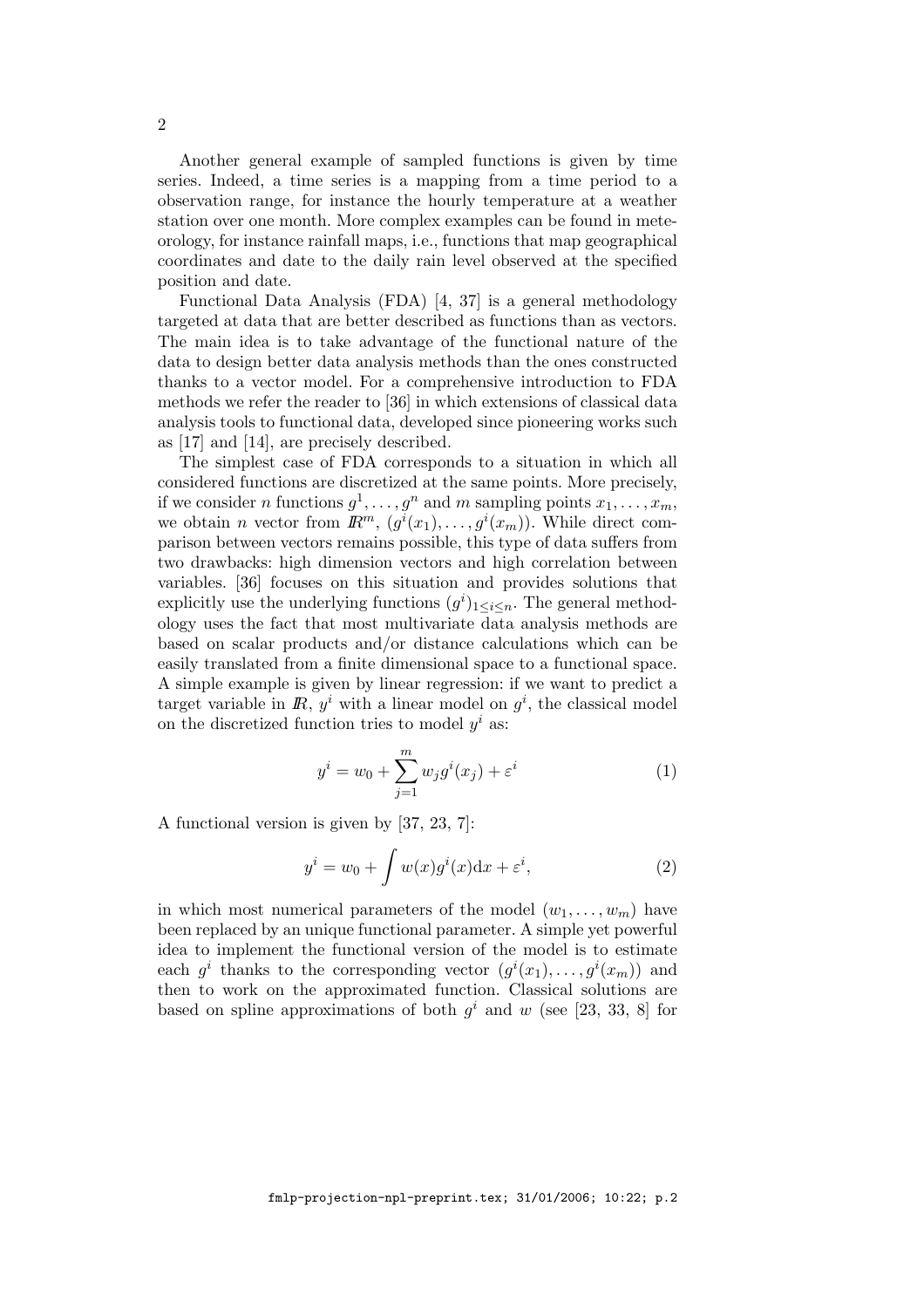instance). They solve the variable correlation problem by reducing the effective dimension of the functional parameter thanks to regularity assumptions (e.g. bounded second derivative).

A very interesting side effect of estimating  $g^i$  thanks to its discretized version is to allow processing of irregularly sampled functions that are quite common in many applications, especially medical ones (see e.g. [6, 24, 27, 38]). Group smoothing techniques have been developed for these types of data: rather than estimating each  $g^i$  independently, one can try to optimize the global representation of all examples, either by EM like methods [27, 38] or using hybrid splines and cross-validation [3]. Moreover, functional transformations (such as derivative calculation, see [19, 18]) can be performed on the representation. It is therefore obvious that the functional view of high dimensional data gives much more possibilities than the bare multivariate analysis.

Many classical data analysis tools have been adapted to functional data. Principal Component Analysis was the first method studied in a functional framework by [17] and [14] (see also [15, 36] and [27]). Other linear methods have been studied more recently, such as Canonical Correlation Analysis [30], linear discriminant analysis [22, 26] and linear regression (as presented above [37, 23, 7]). Non linear models such as generalized linear models [25], slice inverse regression [21] and nonparametric kernel based estimation [19, 18] have also been reformulated to work on functional data. Unsupervised classification of functions has also been studied, as a quantization problem in [32] and more traditionally with k-means like approaches [1] or mixture models [28]. Additional references and discussions about functional data analysis can be found in [36].

Neural models have been recently adapted to functional data (see [41, 43, 42, 16, 39]). Building on extensions of multilayer perceptrons (MLPs) to arbitrary inputs studied in [44, 45, 46, 47], we have proposed in [41] a functional multilayer perceptron (FMLP) based on approximate calculation of some integrals. While this model has interesting theoretical properties (cf [41, 40]) and gives very satisfactory results on real world benchmarks, it suffers from the need of a specialized implementation and from long training times. In [43], we have proposed another functional MLP based on projection operators. This method has some advantages over the one studied in [41], especially because the projections can be implemented as a pre-processing step that transforms functions into adapted vector representations. The vectors obtained like this are then processed by a standard neural model. We have shown in [43] that this functional model performs very well on real world data. However, this illustration was only experimental.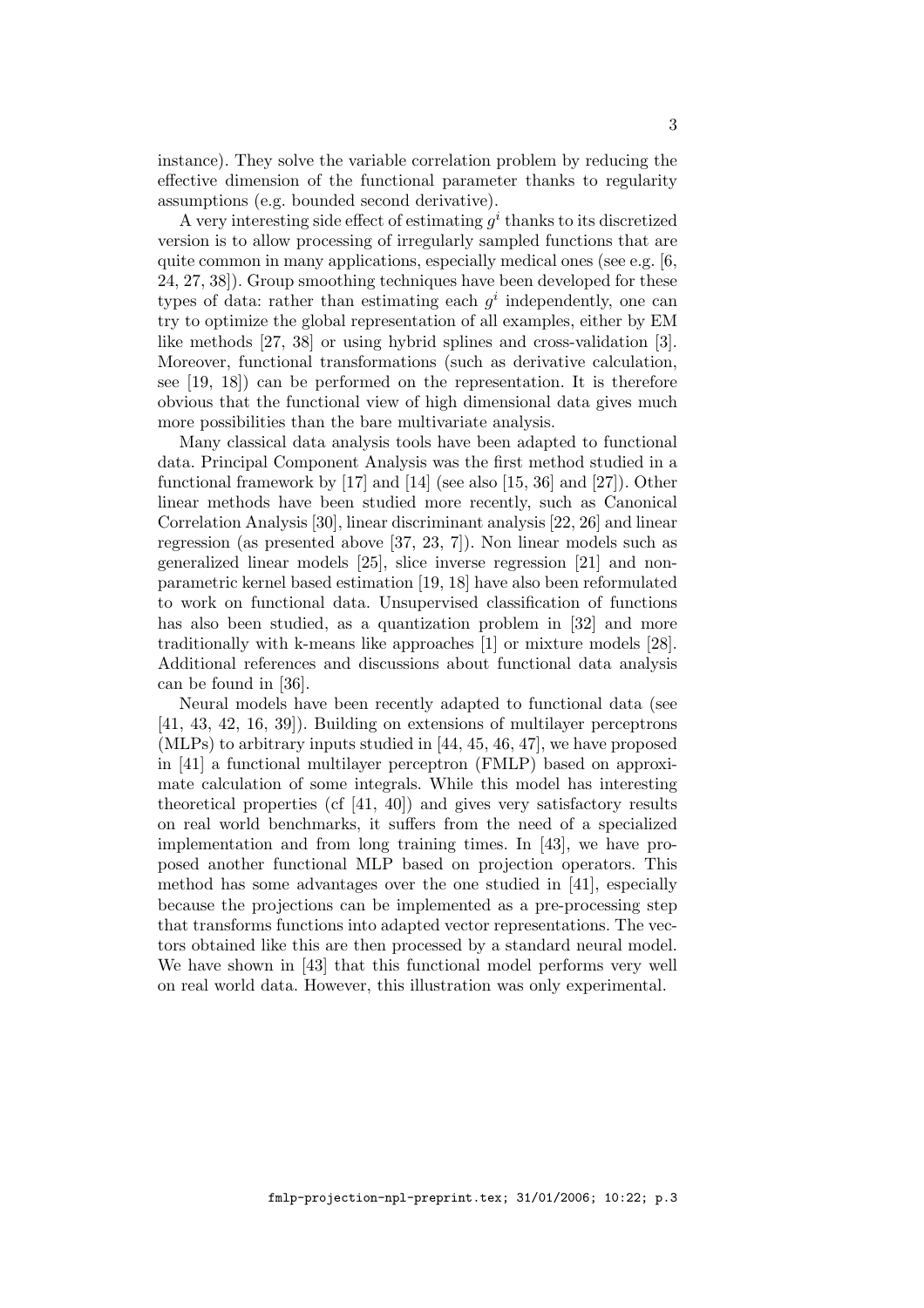In this paper, we study theoretically the capabilities of projection based functional MLPs. We first recall in section 2 the definition of the functional multilayer perceptron and its projection based implementation. In section 3, we show that any continuous function from a compact sub-space of a functional space to  $\mathbb{R}$  can be approximated arbitrarily well by projection based FMLPs, which are therefore universal approximators. In section 4, we show that functional MLPs can learn arbitrary mappings from a functional space to  $\mathbb{R}$ . More precisely, we show that the asymptotic generalization error of functional MLPs converges to the minimum possible error, provided the training is done properly. Proofs are gathered in section 6.

#### 2. Multilayer perceptrons with functional inputs

## 2.1. INTRODUCTION

In this section, we recall the definition of functional multilayer perceptrons given in [43]. We focus on regular functions. More precisely, we denote  $\mu$  a  $\sigma$ -finite positive Borel measure defined on  $\mathbb{R}^p$  and  $L^2(\mu)$ the space of measurable real valued functions<sup>1</sup> defined on  $\mathbb{R}^p$  and such that  $\int f^2 d\mu < \infty$ .  $L^2(\mu)$  is a Hilbert space equipped with its natural inner product  $\langle f, g \rangle = \int f g d\mu$  (we denote  $||f||_2 = \sqrt{\langle f, f \rangle}$ ).

To avoid cumbersome notations, this paper is restricted to data described by a single function valued variable. However, the results can be easily extended to the case of data described by several functional variables. We also restrict ourselves to one real valued output, but results are also valid for vector valued output.

#### 2.2. THEORETICAL MODEL

As recalled in the introduction and explained in [36], many data analysis methods are based on the Hilbert structure of the input space rather than on its finite dimension. Using this idea, [43] defines multilayer perceptrons with functional inputs, as recalled here.

A multilayer perceptron (MLP) consists in neurons that perform very simple calculations. Given an input  $x \in \mathbb{R}^p$ , the output of a neuron is

$$
T\left(\beta_0 + \sum_{i=1}^p \beta_i x_i\right),\tag{3}
$$

<sup>&</sup>lt;sup>1</sup> More precisely,  $L^2(\mu)$  contains equivalence classes of functions that differ only on a  $\mu$ -negligible set.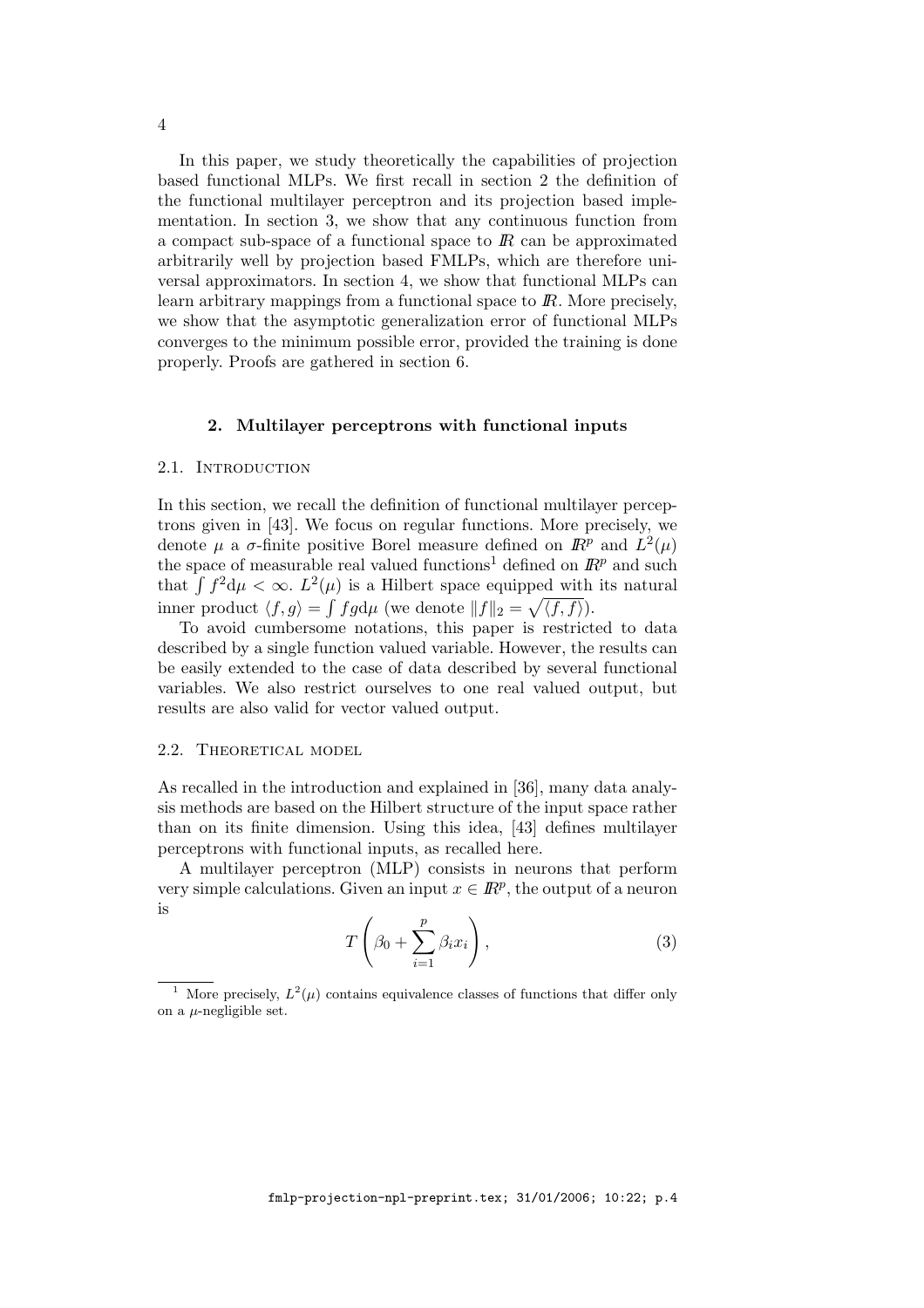where  $x_i$  is the *i*-th coordinate of  $x$ ,  $T$  is an activation function from R to R, and  $\beta_0, \ldots, \beta_p$  are numerical parameters (the weights of the neuron).

The sum  $\sum_{i=1}^{p} \beta_i x_i$  is in fact the inner product in  $\mathbb{R}^p$  between x and  $(\beta_1, \ldots, \beta_p)$ . As proposed in [41, 43], a functional neuron can be defined thanks to the inner product in  $L^2(\mu)$ . Given an input  $g \in L^2(\mu)$ , the output of a functional neuron is

$$
T(\beta_0 + \langle w, g \rangle) = T\left(\beta_0 + \int wgd\mu\right),\tag{4}
$$

where w is a function from  $L^2(\mu)$ , the "weight function". This functional neuron is in fact a special case of neurons with arbitrary input spaces defined in previous theoretical works [44, 45, 46, 47].

As the output of a generalized neuron is a numerical value, we need such neurons only in the first layer of the MLP. Indeed, the second layer uses only outputs from the first layer which are real numbers and therefore consists in numerical neurons. For example, a single hidden layer perceptron with an unique output neuron maps a functional input g to

$$
H(g) = \sum_{l=1}^{L} a_l T\left(\beta_{0l} + \int w_l g \mathrm{d}\mu\right),\tag{5}
$$

where  $L$  denotes the number of hidden (functional) neurons and  $a_1, \ldots, a_L$  are real valued connexion weights of the output neuron (it has a linear activation function).

# 2.3. PROJECTION

While the model presented in the previous section is a simple generalization of its numerical counterpart, it cannot be used in practice, as only a limited class of functions can be easily manipulated on a computer. Those functions are obtained as combinations (sum, product, composition, etc.) of elementary functions: polynomial functions, trigonometric functions, etc.

In order to solve this problem, FDA methods rely in general on projections. Let us indeed consider a finite p-dimensional subspace of  $L^2(\mu)$ , denoted  $V_p$ . The main principle of projection based FDA methods is to constrain all manipulated functions to belong to  $V_p$  rather than to  $L^2(\mu)$ . This constraint is implemented thanks to an orthogonal projection on  $V_p$ . More precisely, let us denote  $\Pi_p$  the orthogonal projection operator on  $V_p$ . Given an arbitrary input function g, the output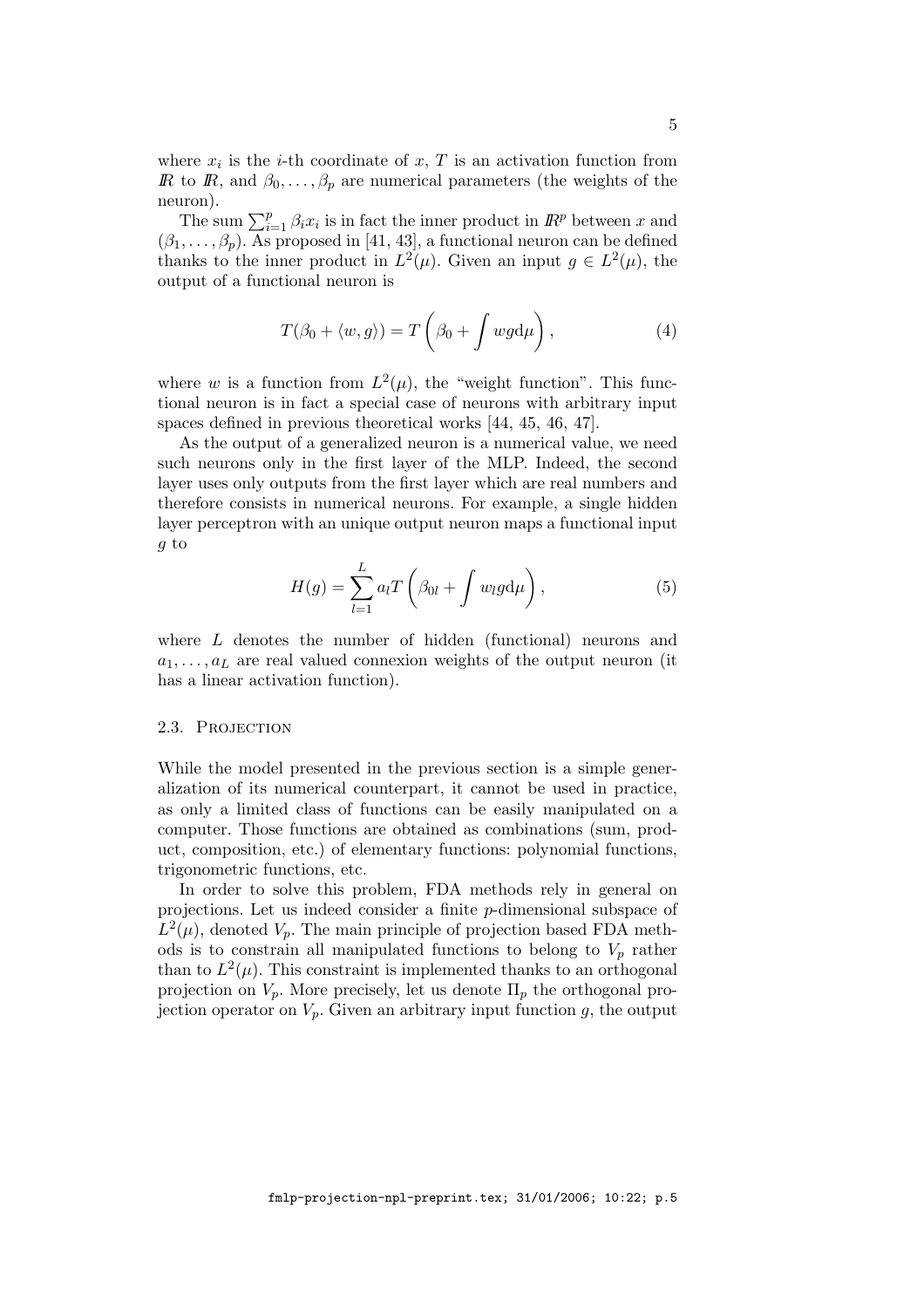of a functional neuron constructed thanks to  $V_p$  is given by

$$
T\left(\beta_0 + \int \Pi_p(w) \Pi_p(g) d\mu\right).
$$
 (6)

The main advantage of using  $V_p$  is that it can be obtained as the vector space spanned by "computer friendly" functions, that is, functions that are easy to evaluate on a computer. One possibility consists in using a Hilbert basis of  $L^2(\mu)$ , that is a complete orthonormal system  $(\phi_k)_{k \in I\!\!N^*}$ . Useful examples include wavelets and trigonometric functions. Then  $V_p$ is defined as the vector space spanned by  $(\phi_k)_{1 \leq k \leq n}$ .

Another possibility consists in using spline spaces, that is vector spaces of piecewise polynomial functions, or more generally, specific  $V_p$ that have been chosen because  $\Pi_p$  is easy to calculate and functions in  $V_p$  are easy to manipulate.

On the theoretical point of view and in the general case,  $V_p$  is given by an orthonormal basis  $(\phi_{p,k})_{1\leq k\leq p}$ . This basis allows to identify  $V_p$ with  $\mathbb{R}^p$ . We denote  $\pi_p$  the coordinate map, that is the function from  $L^2(\mu)$  to  $\mathbb{R}^p$  that maps g to the coordinates of  $\Pi_p(g)$  on the basis  $(\phi_{p,k})_{1\leq k\leq p}$ , i.e., to a vector in  $\mathbb{R}^p$  such that  $\Pi_p(g) = \sum_{k=1}^{\infty} \pi_p(g)_k \phi_{p,k}$ . We have:

$$
\int \Pi_p(w)\Pi_p(g)\mathrm{d}\mu = \sum_{k=1}^p \pi_p(w)_k \pi_p(g)_k.
$$
 (7)

This shows, as explained in [43], that the projection approach corresponds to a pre-processing step that transforms functional inputs into finite dimensional inputs. A simple way to implement a projection based functional MLP consists in using a standard MLP to which the p coordinates of the projected functions are submitted (the MLP uses therefore standard vector inputs in  $\mathbb{R}^p$ ). The resulting model gives exactly the same output as a functional MLP build for functional inputs in  $V_p$ .

# 3. Universal approximation

### 3.1. DEFINITION

This section is dedicated to the approximation capabilities of the functional MLP described in the previous section. We first recall a definition of universal approximation.

If A and B are two topological spaces, we denote  $C(A, B)$  the set of continuous functions from A to B.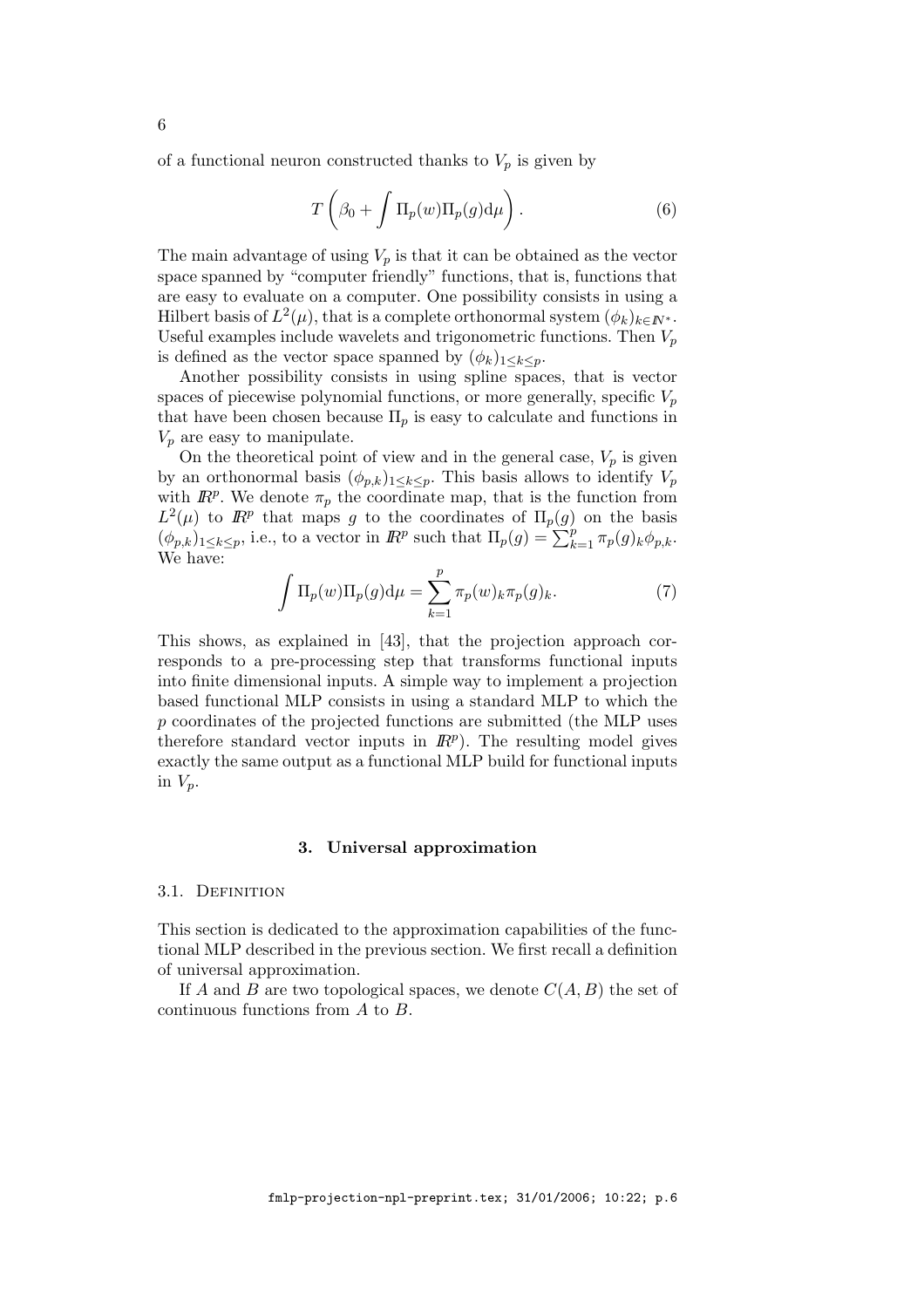Definition 1. Let X be a topological space and  $\beta$  be a set of continuous functions from X to  $\mathbb{R}$ . We say that  $\beta$  has the universal approximation property for X if for any compact subset of X,  $K$ ,  $\beta$  is dense in  $C(K, \mathbb{R})$  for the uniform norm.

In other words, if  $\mathcal B$  has the universal approximation property for  $X$ , for any compact subset  $K$ , any continuous function  $f$  from  $K$  to  $\mathbb{R}$ , and any requested precision  $\epsilon > 0$ , there is  $g \in \mathcal{B}$  such that sup<sub>x∈K</sub> |f(x) –  $g(x)| = ||f - g||_{\infty} < \epsilon.$ 

# 3.2. Projection and universal approximation

When functions are processed thanks to a projection, approximation capabilities depend both on the neural model and on the projection. It is quite obvious that universal approximation cannot be reached if MLPs are constrained to work on a fixed  $V_p$  subset. Indeed, most of the functions in  $L^2(\mu)$  are very poorly approximated by their projections on  $V_p$  for a fixed set of functions  $(\phi_k)_{1\leq k\leq p}$ . Therefore, the neural models have not enough information on their actual inputs to provide meaningful outputs. To solve this problem, we need to consider more and more precise projections.

Definition 2. Let us consider a sequence of functions from  $L^2(\mu)$  $(\phi_{p,k})_{p\in\mathbb{N}^*,1\leq k\leq p}$  such that for each  $p$ ,  $(\phi_{p,k})_{1\leq k\leq p}$  is an orthonormal system. We denote  $V_p$  the subspace of  $L^2(\mu)$  spanned by  $(\phi_{p,k})_{1\leq k\leq p}$ and  $\Pi_p$  the orthogonal projection operator on  $V_p$ .

Let G be a subset of  $L^2(\mu)$ . The sequence  $(\Pi_p)_{p \in \mathbb{N}^*}$  (and the corresponding sequence of functions) is said to have the point-wise approximation property for G if  $\Pi_p$  converges to  $Id_{\mathcal{G}}$  on G for the point-wise convergence: for all  $g \in \mathcal{G}$ ,  $\lim_{p\to\infty} ||\Pi_p(g) - g||_2=0$ .

A simple example of sequence with the point-wise approximation property for  $L^2(\mu)$  is given by any Hilbert basis  $(\phi_k)_{k \in \mathbb{N}^*}$  of this space. Indeed, any function g in  $L^2(\mu)$  has a series expansion  $g = \sum_{k=1}^{\infty} g_k \phi_k$ . Therefore, the sequence defined by  $\phi_{p,k} = \phi_k$  has obviously the point-wise approximation property.

Thanks to those increasingly accurate projections, we can construct a set of MLP based functions with the universal approximation property for  $L^2(\mu)$ .

Theorem 1. Let  $T$  be a continuous non polynomial function from  $\mathbb{R}$ to R and let  $(\phi_{p,k})_{p \in \mathbb{N}^*, 1 \leq k \leq p}$  be a sequence of functions from  $L^2(\mu)$ with the point-wise approximation property for  $L^2(\mu)$ . Let us denote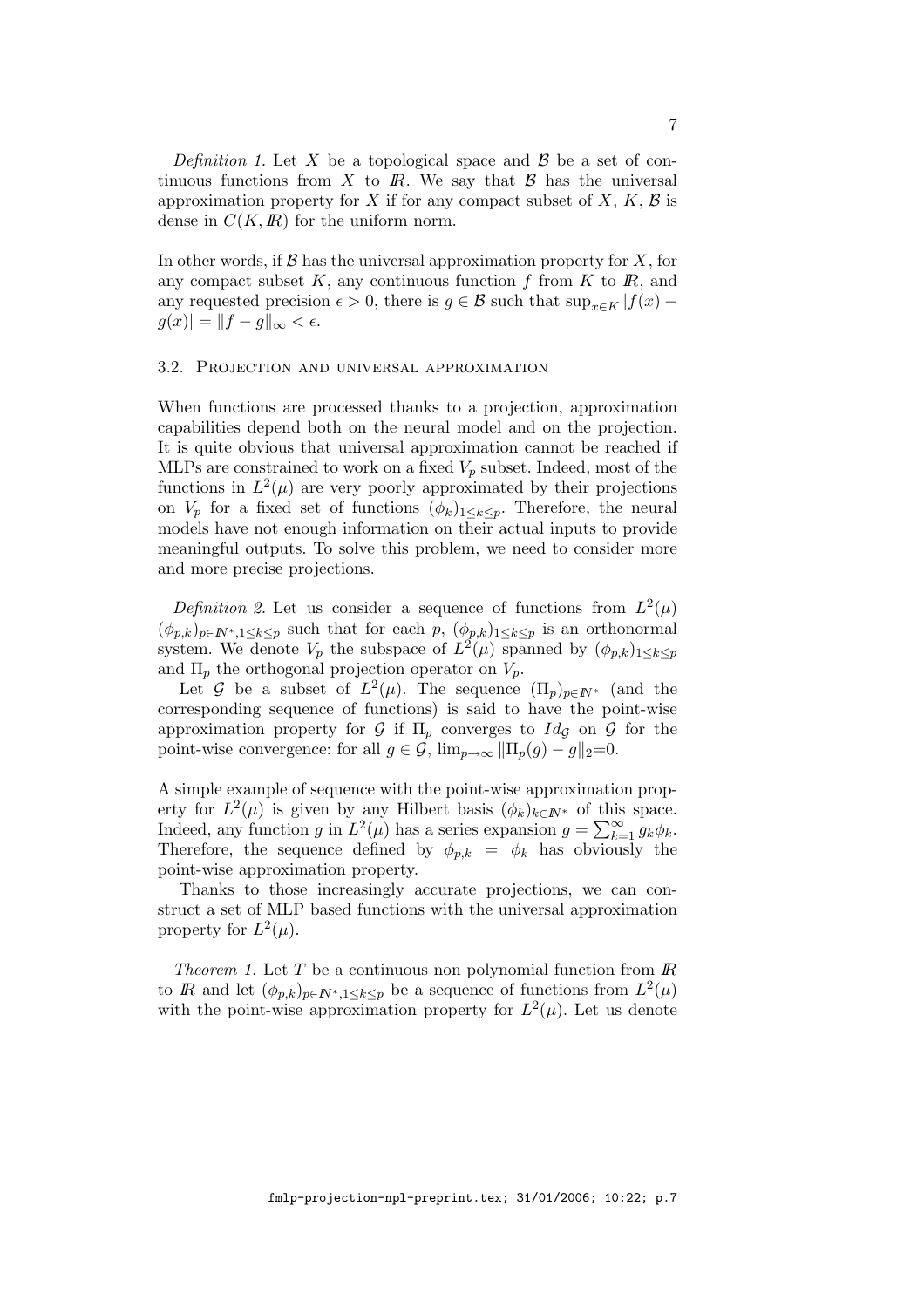$\mathcal{S}(T, (\phi_{p,k})_{p \in I\!\!N^*, 1 \leq k \leq p})$  the set of functions from  $L^2(\mu)$  to  $I\!\!R$  of the form

$$
g \mapsto \sum_{l=1}^{L} a_l T\left(\beta_{l0} + \sum_{k=1}^{p} \beta_{lk} \pi_p(g)_k\right),
$$

where  $L \in \mathbb{N}^*, p \in \mathbb{N}^*, \beta_{lk} \in \mathbb{R}$  and  $a_l \in \mathbb{R}$  ( $\pi_p$  is the coordinate map defined in section 2.3).

Then  $\mathcal{S}(T,(\phi_{p,k})_{p\in\mathbb{N}^*,1\leq k\leq p})$  has the universal approximation property for  $L^2(\mu)$ .

#### 3.3. Relation to previous works

A lot of work has been done on the topic of universal approximation properties of multilayer perceptrons (see, e.g., [47, 34] for reviews). For functional inputs, pioneering work can be found in [10]. This paper proves that single hidden layer perceptrons with functional inputs have the universal approximation property for  $C([a, b], I\!\!R)$  and  $L^p([a, b])$ . Those results are based either on the exact calculation of some specific integrals (for  $L^p([a, b])$ ) or on a vector representation of functions based on an evaluation map (for  $C([a, b], I\!\!R)$ ): q is replaced by  $(g(x_1), \ldots, g(x_n))$ . Those results have been improved in more recent papers [12, 9].

Other pioneering work can be found in [44]: this paper shows that some specific feed-forward architecture with functional inputs has the universal approximation property. This result relies on perfect calculation of inner products. Generalizations of this result can be found in [46, 47].

Finally, [11] studies a projection based approach for Radial Basis Function Network and [45] studies the approximate realization of the model proposed in [44] thanks to projection. Both works are related to the model proposed in the present paper. The novelty of our approach consists in allowing complex projection methods whereas [11, 45] are limited to truncated basis representation. The complex projection methods covered by Theorem 1, especially those based on spline approximations, have been used successfully in [43] for real world data.

#### 4. Consistency

#### 4.1. INTRODUCTION

While universal approximation is an important property, it is not sufficient to ensure that the considered model can be used with success for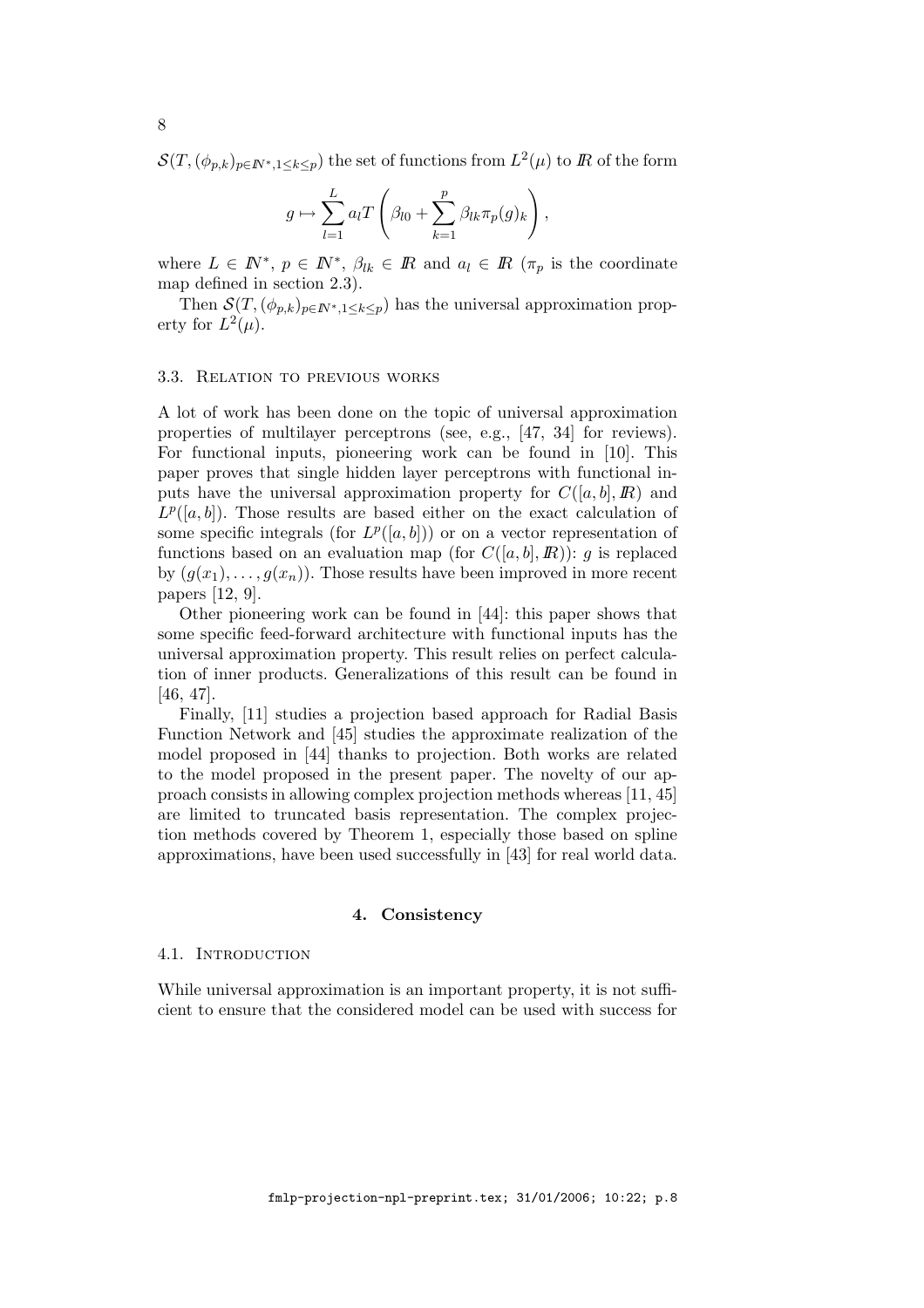some machine learning task. Another problem must be assessed: is it possible to design, from a finite set of examples, a functional MLP such that when the number of examples goes to infinity, the FMLP provides a more and more accurate approximation of the underlying relationship between the input functions and the numerical outputs? This question (the "learnability") has been studied in details in the case of numerical MLP, see e.g. [48, 2, 31].

To give a precise mathematical translation of this question, we introduce the following notations (we follow [31]). We denote  $(G, Y)$  a pair of random variables, defined on probability space  $(\Omega, \mathcal{M}, P)$ , that take their values from  $L^2(\mu)$  and  $\bar{R}$ , respectively. Our goal is to predict the value of  $Y$  given  $G$ . To assess the quality of this prediction, we need an error measure. In this paper, we use the root mean square error, but any  $L_p$ -error could be used<sup>2</sup>. Given a function h from  $L^2(\mu)$  to  $\mathbb{R}$ , the root mean square prediction error is defined as

$$
\mathcal{C}(h) = \mathbf{E}\left[ (h(G) - Y)^2 \right]^{\frac{1}{2}},\tag{8}
$$

where **E**[.] denotes the expectation. If we assume that  $\mathbf{E} \left[ |Y|^2 \right] < \infty$ , then  $\mathcal C$  is minimized by the conditional expectation of Y given  $G$ , i.e., by  $h(g) = \mathbf{E}[Y|G = g]$ . We denote  $\mathcal{C}^*$  the minimal root mean square error, i.e.

$$
\mathcal{C}^* = \inf_h \mathcal{C}(h) = \mathbf{E} \left[ (\mathbf{E} \left[ Y | G] - Y \right)^2 \right]^{\frac{1}{2}}.
$$
 (9)

We have no information about the distribution of  $(G, Y)$ , except for n independent, identically distributed (i.i.d.) copies of  $(G, Y)$ ,

$$
D_n = ((G^1, Y^1), \dots, (G^n, Y^n)).
$$

Using this data set, we can build a prediction model  $h_n$  (from  $L^2(\mu)$  to  $\mathbb{R}$ ). The model depends on  $D_n$  and its performances are given by the following random variable

$$
\mathcal{C}(h_n) = \mathbf{E}\left[ (h_n(G) - Y)^2 |D_n|^{\frac{1}{2}} \right]. \tag{10}
$$

A sequence of prediction models  $(h_n)_{n \in \mathbb{N}^*}$  is universally consistent (see [31]) if  $\mathcal{C}(h_n)$  converges almost surely to  $\mathcal{C}^*$ , for any distribution  $(G, Y)$  satisfying  $\mathbf{E} [|Y|^2] < \infty$ . The intuitive interpretation of this condition is that given enough data (when  $n$  goes to infinity), the root mean square error of  $h_n$  will be arbitrarily close to the best possible root mean square error: we are indeed learning the relationship between

<sup>&</sup>lt;sup>2</sup> There is no relation between the functional input space  $L^2(\mu)$  and the use of the mean square error.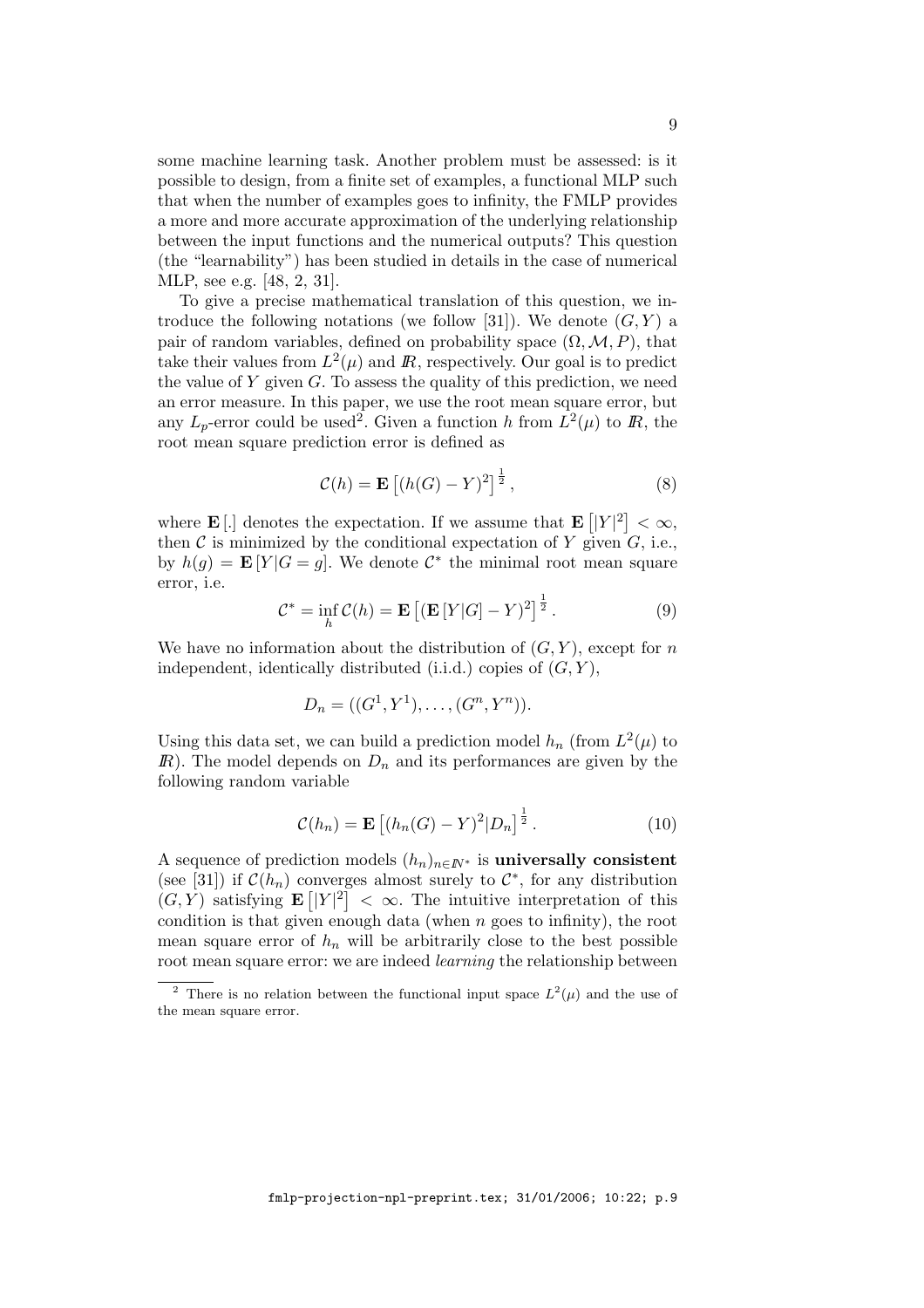Y and G from examples. Another way to look at the condition is to rewrite it into the following equivalent condition:

$$
\mathbf{E}\left[ (h_n(G) - \mathbf{E}[Y|G])^2 | D_n \right]^{\frac{1}{2}} \xrightarrow[n \to \infty]{} 0 \ a.s.
$$
 (11)

This condition means that  $h_n(G)$  is arbitrarily close to  $\mathbf{E}[Y|G]$  for the mean square error.

### 4.2. Projection and consistency

In this section, we restrict the projection approach to the simple case of sequences of projection spaces constructed thanks to a Hilbert basis of the functional space. More precisely, we assume given  $(\phi_p)_{p \in \mathbb{N}^*}$  a Hilbert basis of  $L^2(\mu)$ . We denote  $V_p$  the sub-vector space spanned by  $(\phi_k)_{1\leq k\leq p}$  and define  $\pi_p$  as in section 2.3. In order to build a consistent learning method based on projection on  $V_p$  spaces, we need to adapt the expressive power of the candidate neural networks to the size of the learning set (i.e., to  $n$ ). Rather than choosing an arbitrary single hidden layer perceptron, we restrict the search to some classes of such perceptrons. More precisely, given  $(L_n)_{n\in\mathbb{N}^*}$  a sequence of integers and  $(\alpha_n)_{n\in\mathbb{N}^*}$  a sequence of positive real values, we define  $\mathcal{H}_{np}$ , a sequence of single hidden layer functional perceptron classes, by:

$$
\mathcal{H}_{np} = \left\{ h \in C(L^2(\mu), \mathbb{R}) \Big|
$$
  

$$
h(g) = \sum_{l=1}^{L_n} a_l T\left(\beta_{l0} + \sum_{k=1}^p \beta_{lk} \pi_p(g)_k\right), \sum_{k=1}^{L_n} |a_l| \le \alpha_n \right\}.
$$
  

$$
(12)
$$

In those classes,  $L_n$  and  $\alpha_n$  provide a type of regularization by adapting the number of hidden neurons (thanks to  $L_n$ ) and the magnitude of the weights of the output layer (thanks to  $\alpha_n$ ) to the size of the learning set. A consistent sequence of models will be obtained by choosing the best single hidden layer perceptron in  $\mathcal{H}_{nn}$ , according to the empirical error (see Theorem 2).

To obtain consistency, we need some technical hypotheses:

 $(H-1)$  T is a function from  $\mathbb R$  to [0, 1], monotone non decreasing, with  $\lim_{x\to\infty} T(x) = 1$  and  $\lim_{x\to\infty} T(x) = 0$ ;

(H-2)  $(L_n)_{n \in \mathbb{N}^*}$  and  $(\alpha_n)_{n \in \mathbb{N}^*}$  are such that

$$
\lim_{n \to \infty} L_n = \infty
$$
  

$$
\lim_{n \to \infty} \alpha_n = \infty;
$$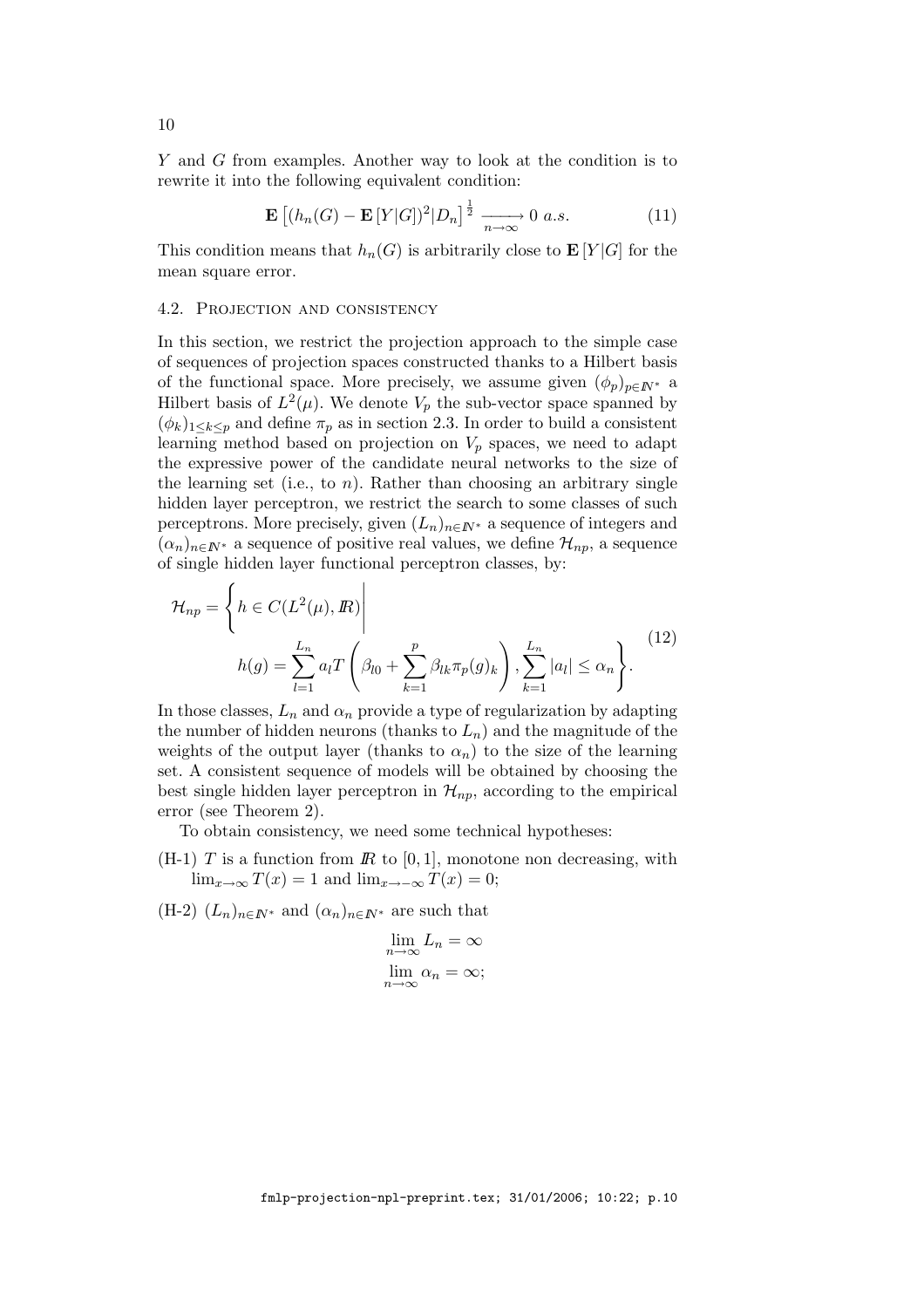(H-3)  $(L_n)_{n \in \mathbb{N}^*}$  and  $(\alpha_n)_{n \in \mathbb{N}^*}$  are such that

$$
\lim_{n \to \infty} \frac{L_n \alpha_n^4 \log(L_n \alpha_n)}{n} = 0,
$$

and such that there is  $\delta > 0$  such that

$$
\lim_{n \to \infty} \frac{\alpha_n^4}{n^{1-\delta}} = 0.
$$

Hypothesis (H-1) corresponds to a standard requirement for activation functions of multilayer perceptrons. It is fulfilled for instance by  $T(x) =$  $1/(1+e^{-x}).$ 

Hypothesis (H-2) ensure that the expressive power of the considered classes is not limited asymptotically, as the regularization vanishes asymptotically.

Hypothesis (H-3) corresponds the regularization. The constraints come from [31] (stronger constraints were used in [48]). They control the way the expressive power of  $\mathcal{H}_{np}$  grows with n.

Some possible choices for  $L_n$  and  $\alpha_n$  include  $L_n = \lceil \log n \rceil$  (where [x] denotes the smallest integer greater or equal to x) and  $\alpha_n = n^{\frac{1}{8}}$ .

Under those hypotheses, we have the following consistency result.

Theorem 2. Let  $h_{np}$  be a function that minimizes the empirical mean square error in  $\mathcal{H}_{np}$ , i.e. such that

$$
\frac{1}{n}\sum_{i=1}^{n}(h_{np}(G^i) - Y^i)^2 \le \frac{1}{n}\sum_{i=1}^{n}(h(G^i) - Y^i)^2,
$$

for all  $h \in \mathcal{H}_{np}$ .

Under hypotheses (H-1), (H-2) and (H-3), we have

$$
\lim_{p \to \infty} \lim_{n \to \infty} C(h_{np}) = C^* [a.s.],
$$

for all distributions of  $(G, Y)$  such that  $\mathbf{E} [Y]^2 < \infty$ .

The theorem means that a functional MLP  $h_{np}$  that minimizes its mean square error on a training set with  $n$  examples provides a more and more accurate approximation of  $\mathbf{E}[Y|G]$  when n goes to infinity. The theorem provides some rules on  $L_n$  and  $\alpha_n$  that allow to avoid overfitting and guarantee good generalization. The only limitation of this result comes from the sequential limit: the theorem does not provide guidelines to link  $p$  to  $n$ .

It should be noted that the theorem could be adapted to any model that is universally consistent in finite dimension.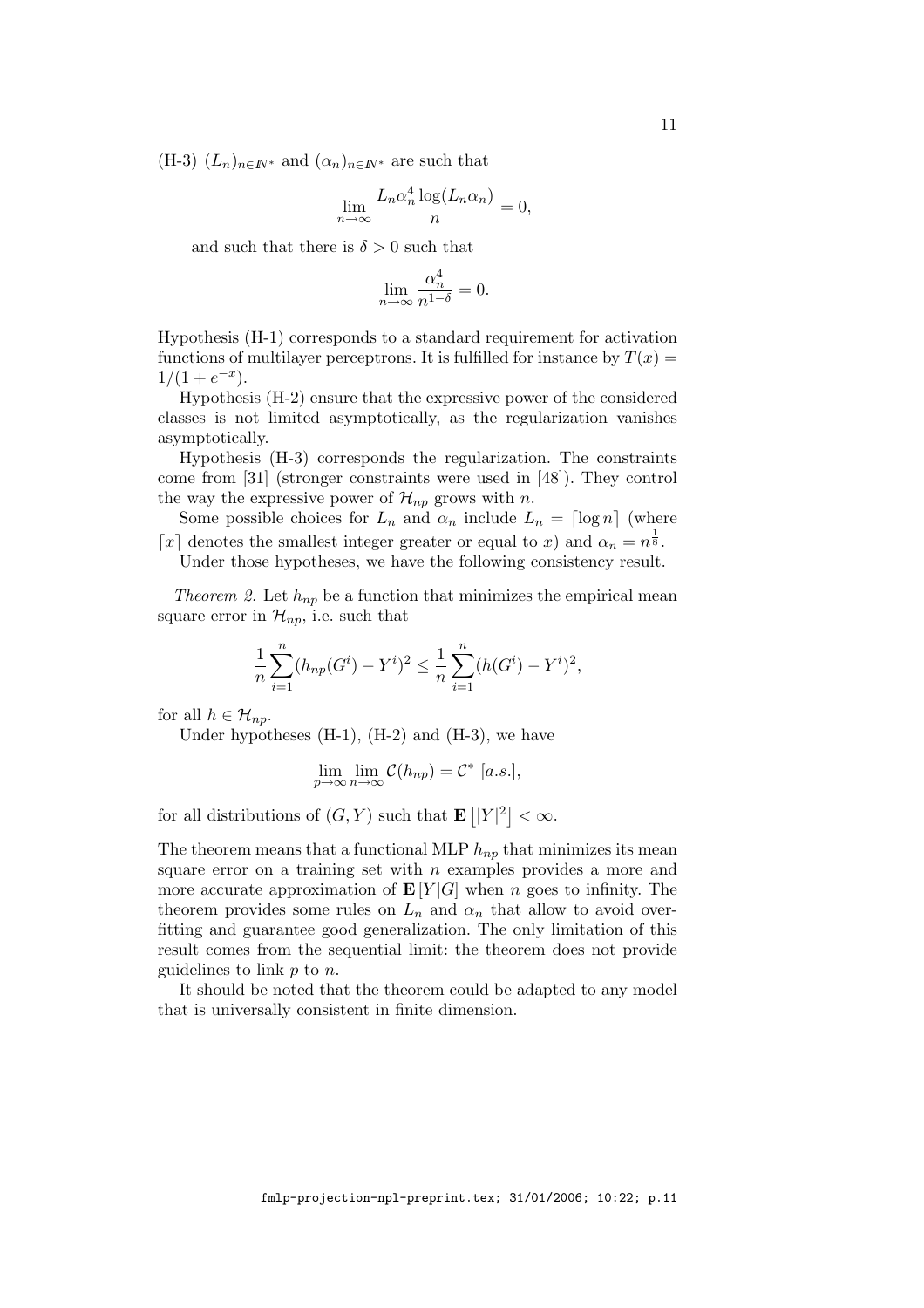# 5. Conclusion

We have demonstrated in this paper two important results for projection based functional multilayer perceptrons: they have the universal approximation property and they can learn arbitrary mapping. Thanks to the representation of the studied functions through projection, we adapt the strong results available for standard numerical MLPs to functional MLPs. This gives a satisfactory theoretical backing to the method proposed in [43].

However, some questions remain open, especially if we want to fully justify the method illustrated in [43]. The more important point is the choice of the projection quality, i.e., of  $V_p$ . In [43], it was determined thanks to the input data alone. The goal was to limit the distortion between  $\Pi_p(g)$  and g. Further theoretical investigation of this method is needed.

Another possibility is to use a split sample or a re-sampling technique to choose an optimal  $V_p$ , as we did in [41]. In practice, this introduces a huge computational load, without much practical gain. However, models constructed like this are universally consistent in the case of classification [5].

In practice, some very good results have been obtained in [20] thanks to an automatic construction of  $V_p$  based on a functional version of the Slice Inverse Regression. While the authors provide important theoretical results, the consistency of this method remains an open question.

Finally, the second more important open question is related to the very nature of functional data: in practice, functional data are always given as finite sets of (input, output) pairs. As a consequence, projected functions cannot be exactly computed and are replaced by approximations (see [43] for details). The effects of this approximation on the capabilities of functional MLP have been partially studied in [13] but the consistency of models constructed thanks to approximate values is not yet established.

### 6. Proofs

## 6.1. Theorem 1

This theorem is based on results given in [47] for MLPs with arbitrary inputs.

Let us consider a compact subset of  $L^2(\mu)$ , K. We want to approximate functions in  $C(K, \mathbb{R})$  by functions in  $\mathcal{S}(T, (\phi_{p,k})_{p \in \mathbb{N}^*, 1 \leq k \leq p})$ .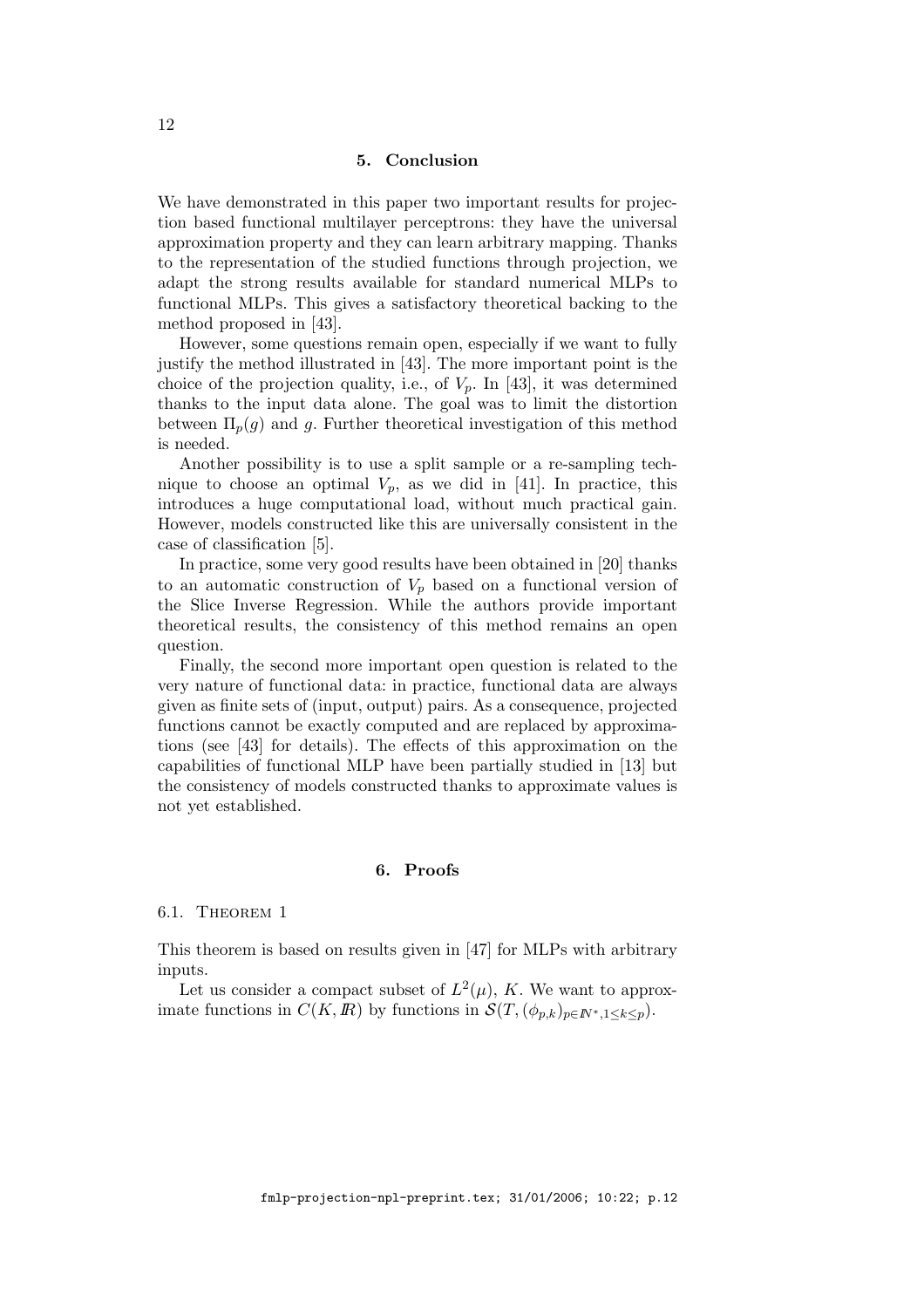# 6.1.1. Step one

As a first step, we prove that the sequence of operator  $(\Pi_p)_{p \in \mathbb{N}^*}$  converges to  $Id_K$  uniformly on K, i.e. for  $\eta > 0$ , there is P such that for each  $p \ge P$  and for each  $g \in K$ ,  $\|\Pi_p(g) - g\|_2 < \eta$  (P does not depend on  $g$ ).

Let us consider  $g_0 \in K$ , and  $K(g_0, r) = B(g_0, r) \cap K$  neighborhood of  $g_0$  in K, where  $B(g_0, r)$  denotes the open ball of radius r centered on  $g_0$ . As  $(\Pi_p)_{p \in \mathbb{N}^*}$  has the point-wise approximation property, there is  $P_0$  such that for each  $p_0 \ge P_0$ ,  $\|\Pi_{p_0}(g_0) - g_0\|_2 < \eta/2$ . For each  $g \in K(g_0, r)$ , we have  $\|\Pi_{p_0}(g) - g\|_2 \le \|\Pi_{p_0}(g) - \Pi_{p_0}(g_0)\|_2 +$  $\|\Pi_{p_0}(g_0) - g_0\|_2 + \|g_0 - g\|_2$ . As requested above, the middle term is smaller than  $\eta/2$ . As  $\Pi_{p_0}$  is Lipschitz continuous (the Lipschitz constant is 1),  $\|\Pi_{p_0}(g) - \Pi_{p_0}(g_0)\|_2 \leq \|g - g_0\|_2$ . Therefore,  $\|\Pi_{p_0}(g) - g\|_2 \leq$  $\eta/2+2\|g-g_0\|_2.$  As a consequence,  $\forall g\in K(g_0,\eta/4),$   $\|\Pi_{p_0}(g)-g\|_2<\eta.$ As K is compact, it is covered by a finite number of  $B(g_i, \eta/4)$  (and therefore of  $K(g_i, \eta/4)$ . We consider  $P = \max P_i$ , which allows to conclude.

6.1.2. Step two

Let us now denote  $\mathcal{S}(T, L^2(\mu))$  the set of functions form  $L^2(\mu)$  to  $\mathbb R$  of the form

$$
g \mapsto \sum_{l=1}^{L} a_l T \left( \beta_{l0} + \langle w_l, g \rangle \right), \tag{13}
$$

where  $l \in \mathbb{N}^*, p \in \mathbb{N}^*, \beta_{l0} \in \mathbb{R}$  and  $w_l \in L^2(\mu)$ . Then,  $\mathcal{S}(T, L^2(\mu))$ has the universal approximation property for  $L^2(\mu)$ .

Indeed, Corollary 5.1.2 of [47] can be applied, as its conditions are fulfilled:

- $L^2(\mu)$  is locally convex and is isometric to its topological dual;
- − as T is continuous and non-polynomial, single hidden layer perceptrons using  $T$  as their activation function have the universal approximation property for  $\mathbb{R}$  (see [34] for instance).

#### 6.1.3. Step three

Let us now consider a continuous function F from K to R and let  $\epsilon > 0$ be an arbitrary precision.

According to step two, there is  $H \in \mathcal{S}(T, L^2(\mu))$ , given by equation 13, such that for all  $g \in K$ ,  $|H(g) - F(g)| < \frac{\epsilon}{2}$  $rac{\epsilon}{2}$ .

As H is continuous on  $L^2(\mu)$ , for each  $g \in K$  there is  $\eta(g) > 0$  such that for each  $f \in B(g, \eta(g))$ , we have  $|H(g) - H(f)| \leq \frac{\epsilon}{4}$ . As K is com-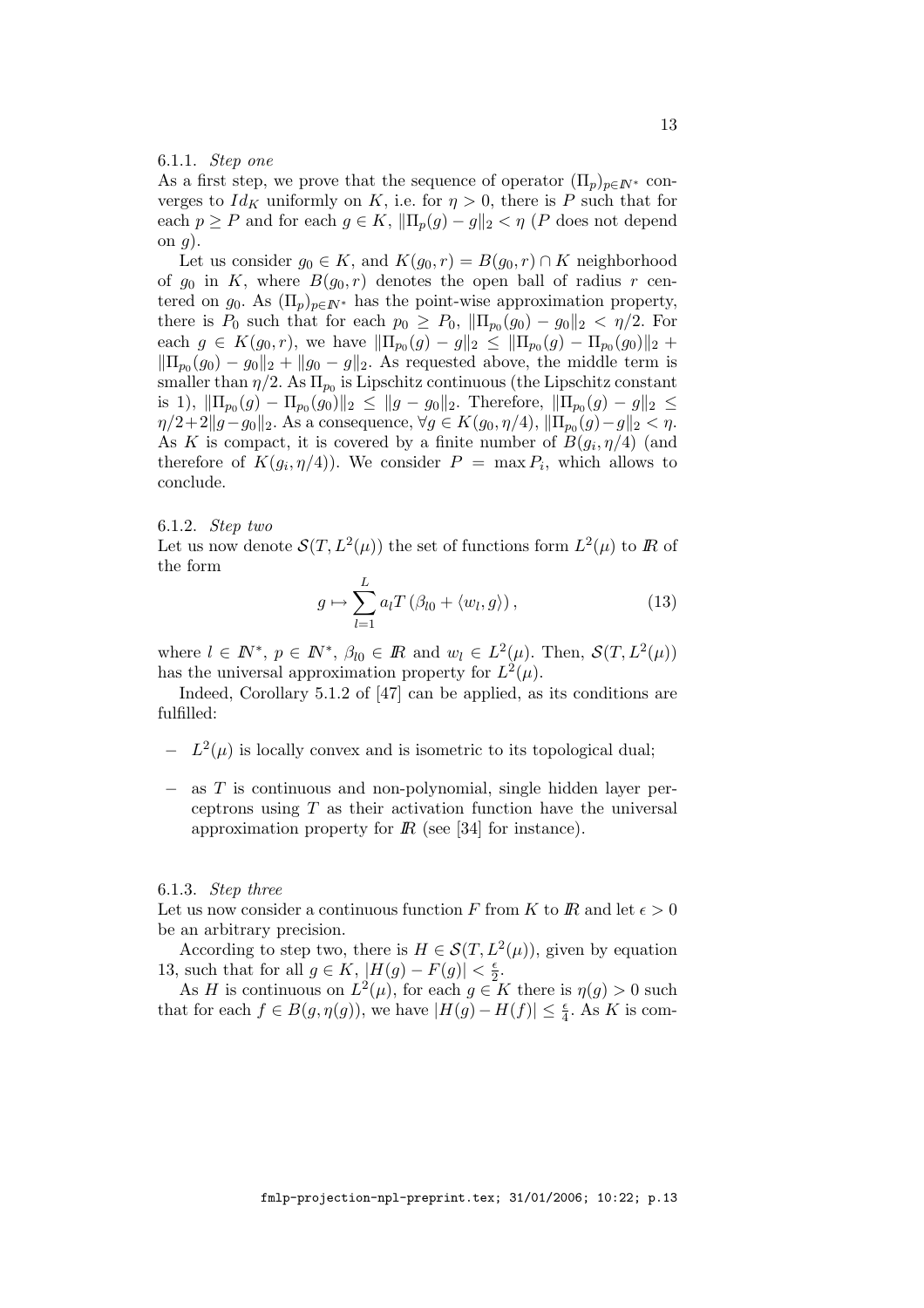pact, it is covered by a finite number of the balls  $\left(B\left(g_i,\frac{\eta(g_i)}{2}\right)\right)$  $\left(\frac{g_i}{2}\right)\bigg)$  $1\leq i\leq N$ . We denote  $\eta = \min_{1 \leq i \leq N} \eta(g_i)$ .

According to Step one of the proof, there is p such that for all  $q \in K$ ,  $\|\Pi_p(g) - g\|_2 < \frac{\eta}{2}$  $\frac{\eta}{2}$ . There is i such that g falls in  $B(g_i, \frac{\eta(g_i)}{2})$  $\left(\frac{g_i}{2}\right)$  and we have

$$
\|\Pi_p(g)-g_i\|_2\leq \|\Pi_p(g)-g\|_2+\|g-g_i\|_2<\eta(g_i),
$$

which implies

$$
|H(\Pi_p(g)) - H(g)| \le |H(\Pi_p(g)) - H(g_i)| + |H(g_i) - H(g)| < \frac{\epsilon}{2},
$$

by using twice the continuity of  $H$  at  $g_i$ . We have therefore

$$
|H(\Pi_p(g)) - F(g)| < \epsilon.
$$

To conclude, we note that  $\langle w_l, \Pi_p(g) \rangle = \langle \Pi_p(w_l), \Pi_p(g) \rangle$ To conclude, we note that  $\langle w_l, \Pi_p(g) \rangle = \langle \Pi_p(w_l), \Pi_p(g) \rangle = \sum_{k=1}^p \pi_p(w_l)_k \pi_p(g)_k$ , which means that  $H \circ \Pi_p$  belongs to  $\mathcal{S}(T,(\phi_{p,k})_{p\in I\!\!N^*, 1\leq k\leq p}).$ 

# 6.2. Theorem 2

Theorem 2 is based on theorem 3 from [31]. The latter applies to standard MLPs with inputs in  $\mathbb{R}^d$  and provides universal consistency.

## 6.2.1. Step one

To use theorem 3 from [31], we need to introduce additional notations. We denote  $G_p = \pi_p(G)$ . As  $\pi_p$  is continuous,  $G_p$  is a random variable that takes values from  $\mathbb{R}^p$ . We denote  $G_p^i = \pi_p(G^i)$ . Obviously, for any  $p, D_n^p = ((G_p^1, Y^1), \ldots, (G_p^n, Y^n))$  consists in *n* i.i.d. copies of  $(G_p, Y)$ .

If  $f_n$  is a measurable function from  $\mathbb{R}^p$  to  $\mathbb{R}$  constructed thanks to  $D_n^p$ , we denote

$$
\mathcal{C}_p(f_n) = \mathbf{E}\left[ (f_n(G_p) - Y)^2 | D_n^p \right]^{\frac{1}{2}}.
$$

We denote

$$
\mathcal{C}_p^* = \inf_f \mathbf{E} \left[ (f(G_p) - Y)^2 \right]^{\frac{1}{2}},
$$

where the infimum is taken over all measurable functions from  $\mathbb{R}^p$  to  $\mathbb{R}$ . As  $\mathbf{E} [|Y|^2] < \infty$ ,  $C_p^*$  is reached for f defined by  $f(g) = \mathbf{E} [Y|G_p = g]$ .

fmlp-projection-npl-preprint.tex; 31/01/2006; 10:22; p.14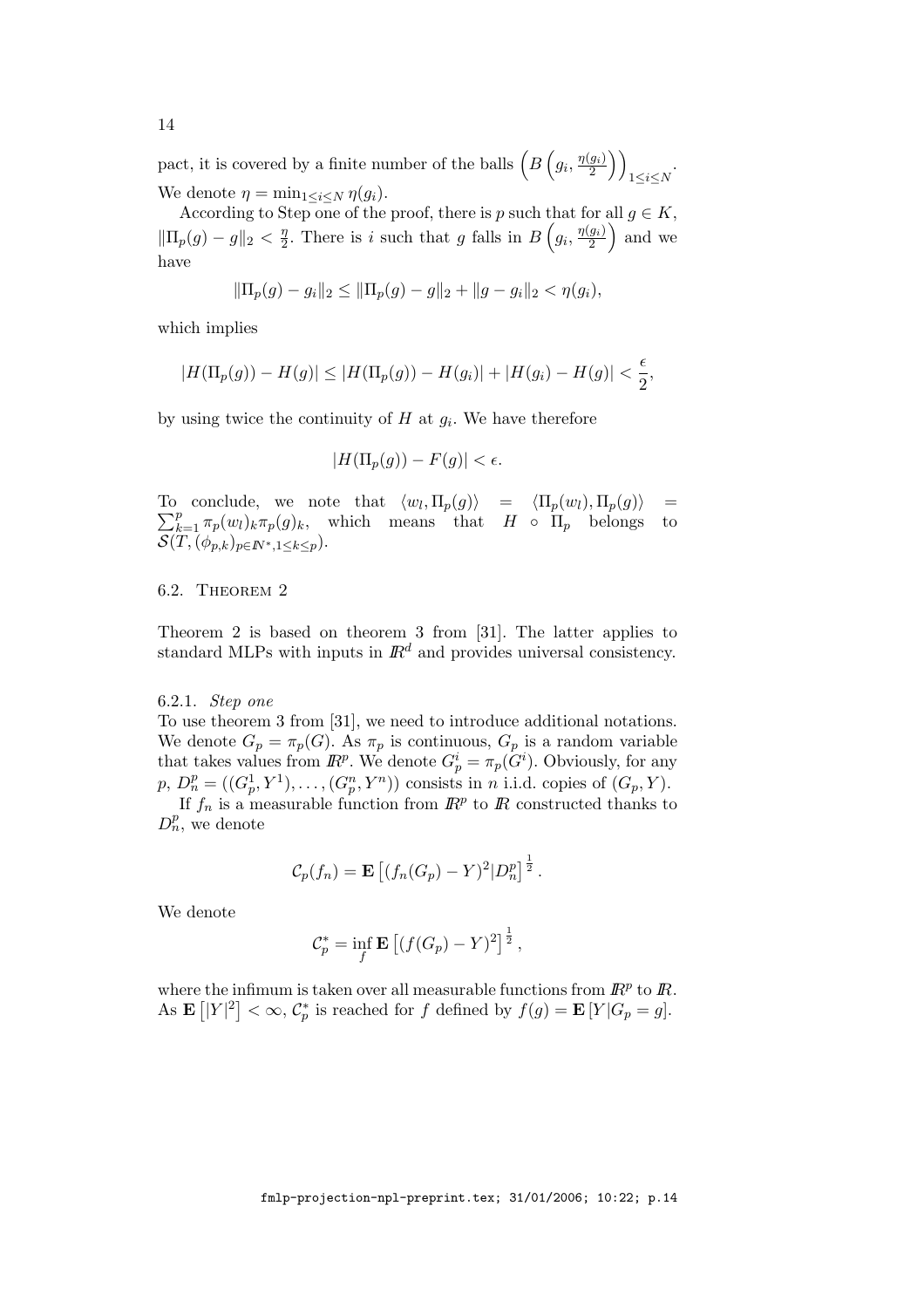Each function h in  $\mathcal{H}_{np}$  can be written  $h = f \circ \pi_p$ , where f is chosen in  $\mathcal{F}_{nn}$  defined by

$$
\mathcal{F}_{np} = \left\{ f \in C(\mathbb{R}^p, \mathbb{R}) \middle| \right\}
$$
\n
$$
f(x) = \sum_{l=1}^{L_n} a_l T \left( \beta_{l0} + \sum_{k=1}^p \beta_{lk} x_k \right), \text{with } \sum_{k=1}^{L_n} |a_l| \le \alpha_n \right\},
$$

Moreover, a function  $f_{np} \in \mathcal{F}_{np}$  such that  $h_{np} = f_{np} \circ \pi_p$  has obviously the smallest empirical error among functions in  $\mathcal{F}_{np}$ , that is

$$
\frac{1}{n}\sum_{i=1}^{n}(f_{np}(G_p^i) - Y^i)^2 \le \frac{1}{n}\sum_{i=1}^{n}(f(G_p^i) - Y^i)^2,
$$

for all  $f \in \mathcal{F}_{np}$ . Then, according to theorem 2 from [31] and thanks to hypothesis on  $L_n$  and  $\alpha_n$ , for any fixed p,  $\lim_{n\to\infty} C_p(f_{np}) = C_p^*$ . In other words,  $\lim_{n\to\infty} C_p(h_{np}) = C_p^*$  (almost surely).

# 6.2.2. Step two

We show now that  $\lim_{p\to\infty} C_p^* = C^*$ . Let us consider the sequence of random variables  $X_p = \mathbf{E}[Y|G_p]$  and the sequence of  $\sigma$ -fields  $\mathcal{M}_p =$  $\sigma(G_p)$ . We first show that  $(\mathcal{M}_p)_{p\in\mathbb{N}^*}$  is a filtration, i.e., that  $\mathcal{M}_p \subset$  $\mathcal{M}_{p+1}$ . This is a simple consequence of the definition of  $G_p$ . Indeed,  $G_p = \pi_p(G)$  and therefore  $G_p = \nu_p(G_{p+1})$  where  $\nu_p$  is the function from  $\mathbb{R}^{p+1}$  to  $\mathbb{R}^p$  defined by

$$
\nu_p(x_1,\ldots,x_p,x_{p+1})=(x_1,\ldots,x_p).
$$

As  $G_p$  is the composition of a continuous function and of  $G_{p+1}$ , the σ-field generated by  $G_p$  is a subset of the σ-field generated by  $G_{p+1}$ .

As  $\mathbf{E} \left[ |Y|^2 \right] < \infty$ ,  $\mathbf{E} \left[ |Y| \right] < \infty$ . This allows to apply Lemma 35 from [35] (page 154), from which we conclude that  $(X_p)_{p \in \mathbb{N}^*}$  is an uniformly integrable martingale for the  $\mathcal{M}_p$  filtration. Therefore, according to Theorem 36 from [35] (page 154),  $(X_p)_{p \in \mathbb{N}^*}$  converges almost surely to an integrable random variable  $X_{\infty}$ . Moreover, as  $X_p = \mathbf{E}[Y|\mathcal{M}_p]$ , according to the same theorem,  $X_{\infty} = \mathbf{E} \left[ Y \right]$  $\sigma\left(\bigcup_{p\in I\!\!N^*}\mathcal{M}_p\right)\right]$ . Obviously, we have  $\sigma\left(\bigcup_{p\in I\!\!N^*}\mathcal{M}_p\right) = \sigma(G)$  and therefore  $(X_p)_{p\in I\!\!N^*}$  converges almost surely to  $\mathbf{E}[Y|\hat{G}]$ .

Finally, as  $\mathbf{E} [|Y|^2] < \infty$ ,  $\mathbf{E} [|X_p|^2] \leq \mathbf{E} [|Y|^2] < \infty$  and therefore, the convergence also happens for the quadratic norm (see Corollary 6.22 from [29]), i.e.

$$
\lim_{p\to\infty} \mathbf{E}\left[ \left( \mathbf{E}\left[ Y|G_p \right] - \mathbf{E}\left[ Y|G \right] \right)^2 \right]^{\frac{1}{2}} = 0.
$$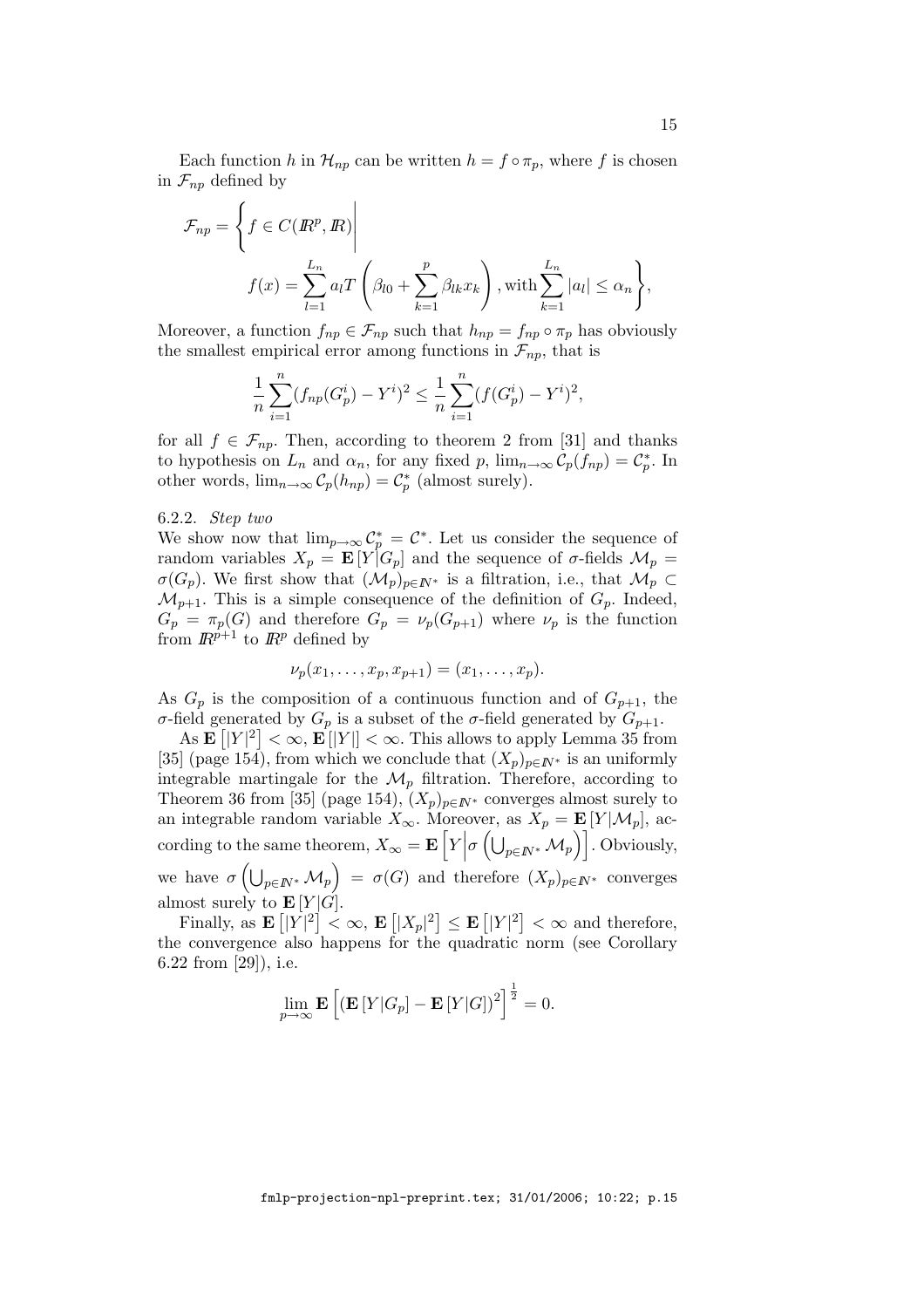This clearly implies  $\lim_{p\to\infty} C_p^* = C^*$  (almost surely).

# Acknowledgements

The authors thank the anonymous referees for their valuable suggestions that help improving this paper.

#### References

- 1. Abraham, C., P.-A. Cornillon, E. Matzner-Lober, and N. Molinari: 2003, 'Unsupervised Curve Clustering using B-Splines'. Scandinavian Journal of Statistics 30(3), 581–595.
- 2. Barron, A. R.: 1994, 'Approximation and Estimation Bounds for Artificial Neural Networks'. Machine Learning 14, 115–133.
- 3. Besse, P., H. Cardot, and F. Ferraty: 1997, 'Simultaneous non-parametric regressions of unbalanced longitudinal data'. Computational Statistics and Data Analysis 24, 255–270.
- 4. Besse, P. and J. Ramsay: 1986, 'Principal component analysis of sampled curves'. Psychometrica 51, 285–311.
- 5. Biau, G., F. Bunea, and M. Wegkamp: 2005, 'Functional Classification in Hilbert Spaces'. IEEE Transactions on Information Theory 51, 2163–2172.
- 6. Brumback, B. A. and J. A. Rice: 1998, 'Smoothing Spline Models for the Analysis of Nested and Crossed Samples of Curves'. J. Amer. Statist. Assoc. 93, 961–994.
- 7. Cardot, H., F. Ferraty, and P. Sarda: 1999, 'Functional Linear Model'. Statist. & Prob. Letters 45, 11–22.
- 8. Cardot, H., F. Ferraty, and P. Sarda: 2003, 'Spline Estimators for the Functional Linear Model'. Statistica Sinica 13, 571–591.
- 9. Chen, T.: 1998, 'A unified approach for neural network-like approximation of non-linear functional'. Neural Networks 11, 981–983.
- 10. Chen, T. and H. Chen: 1993, 'Approximation of Continuous Functionals by Neural Networks with Application to Dynamic Systems'. IEEE Transactions on Neural Networks 4(6), 910–918.
- 11. Chen, T. and H. Chen: 1995a, 'Approximation Capability to Functions of Several Variables, Nonlinear Functionals, and Operators by Radial Basis Function Neural Networks'. IEEE Transactions on Neural Networks 6(4), 904–910.
- 12. Chen, T. and H. Chen: 1995b, 'Universal Approximation to Nonlinear Operators by Neural Networks with Arbitrary Activation Functions and Its Application to Dynamical Systems'. IEEE Transactions on Neural Networks 6(4), 911–917.
- 13. Conan-Guez, B. and F. Rossi: 2002, 'Multilayer Perceptrons for Functional Data Analysis: a Projection Based Approach'. In: J. R. Dorronsoro (ed.): Artificial Neural Networks – ICANN 2002. Madrid (Spain), pp. 667–672.
- 14. Dauxois, J. and A. Pousse: 1976, 'Les analyses factorielles en calcul des probabilités et en statistiques : essai d'étude synthétique'. Thèse d'état, Université Paul Sabatier, Toulouse.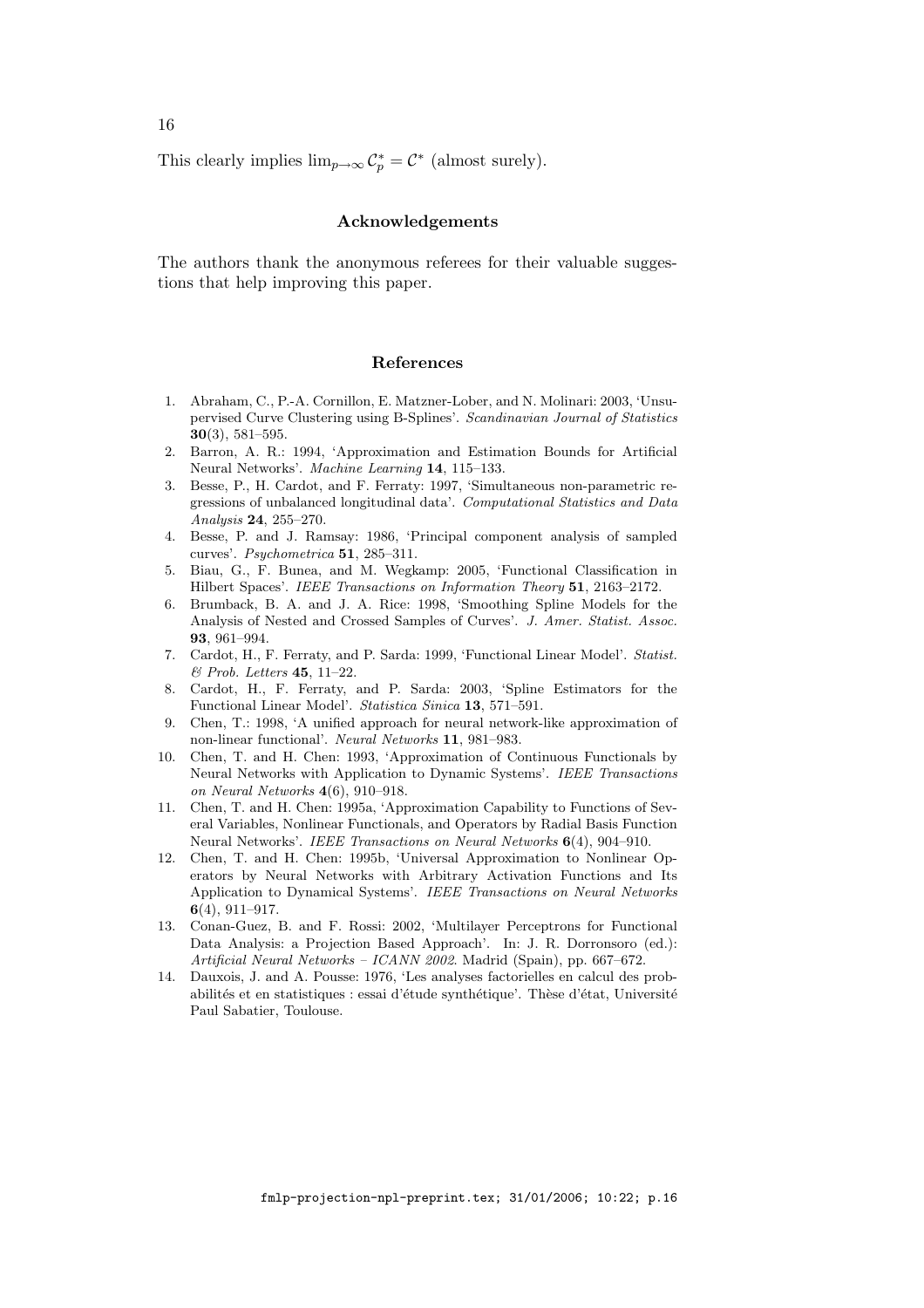- 15. Dauxois, J., A. Pousse, and Y. Romain: 1982, 'Asymptotic theory for the principal component analysis of a vector of random function: some applications to statistical inference'. Journal of Multivariate Analysis 12, 136–154.
- 16. Delannay, N., F. Rossi, B. Conan-Guez, and M. Verleysen: 2004, 'Functional Radial Basis Function Network'. In: Proceedings of XIIth European Symposium on Artificial Neural Networks (ESANN 2004). Bruges (Belgium), pp. 313–318.
- 17. Deville, J.: 1974, 'Méthodes statistiques et numériques de l'analyse harmonique'. Annales de l'INSEE 15, 3–97.
- 18. Ferraty, F. and P. Vieu: 2002, 'The Functional Nonparametric Model and Application to Spectrometric Data'. Computational Statistics 17(4).
- 19. Ferraty, F. and P. Vieu: 2003, 'Curves Discriminations: a Nonparametric Functional Approach'. Computational Statistics and Data Analysis 44(1–2), 161–173.
- 20. Ferré, L. and N. Villa: 2004, 'Multi-layer Neural Network with functional inputs: an inverse regression approach'. Submitted to Scandinavian Journal of **Statistics**
- 21. Ferré, L. and A.-F. Yao: 2003, 'Functional sliced inverse regression analysis'. Statistics 37(6), 475–488.
- 22. Hastie, T., A. Buja, and R. Tibshirani: 1995, 'Penalized Discriminant Analysis'. Annals of Statistics 23, 73–102.
- 23. Hastie, T. and C. Mallows: 1993, 'A discussion of "A Statistical View of Some Chemometrics Regression Tools" by I.E. Frank and J.H. Friedman'. Technometrics 35, 140–143.
- 24. Hoover, D. R., J. A. Rice, C. O. Wu, and L.-P. Yang: 1998, 'Nonparametric Smoothing Estimates of Time-Varying Coefficient Models With Longitudinal Data'. Biometrika 85(4), 809–822.
- 25. James, G. M.: 2002, 'Generalized Linear Models with Functional Predictor Variables'. Journal of the Royal Statistical Society Series B (64), 411–432.
- 26. James, G. M. and T. J. Hastie: 2001, 'Functional Linear Discriminant Analysis for Irregularly Sampled Curves'. Journal of the Royal Statistical Society Series B 63, 533–550.
- 27. James, G. M., T. J. Hastie, and C. A. Sugar: 2000, 'Principal component models for sparse functional data'. Biometrika  $87(3)$ , 587–602.
- 28. James, G. M. and C. A. Sugar: 2003, 'Clustering for sparsely sampled functional data'. Journal of American Statistical Association 98, 397–408.
- 29. Kallenberg, O.: 1997, Foundations of Modern Probability, Probability and its Applications. Springer.
- 30. Leurgans, S., R. Moyeed, and B. Silverman: 1993, 'Canonical Correlation Analysis when the Data are Curves'. Journal of the Royal Statistical Society B 55(3), 725–740.
- 31. Lugosi, G. and K. Zeger: 1995, 'Nonparametric Estimation via Empirical Risk Minimization'. IEEE Transactions on Information Theory 41(3), 677–687.
- 32. Luschgy, H. and G. Pages: 2002, 'Functional quantization of Gaussian processes'. Journal of Functional Analysis 196(2), 486–531.
- 33. Marx, B. D. and P. H. Eilers: 1996, 'Generalized Linear Regression on Sampled Signals with Penalized Likelihood'. In: R. H. A. Forcina, G. M. Marchetti and G. Galmacci (eds.): Statistical Modelling. Proceedings of the 11th International workshop on Statistical Modelling. Orvietto.
- 34. Pinkus, A.: 1999, 'Approximation Theory of the MLP Model in neural networks'. Acta Numerica pp. 143–195.